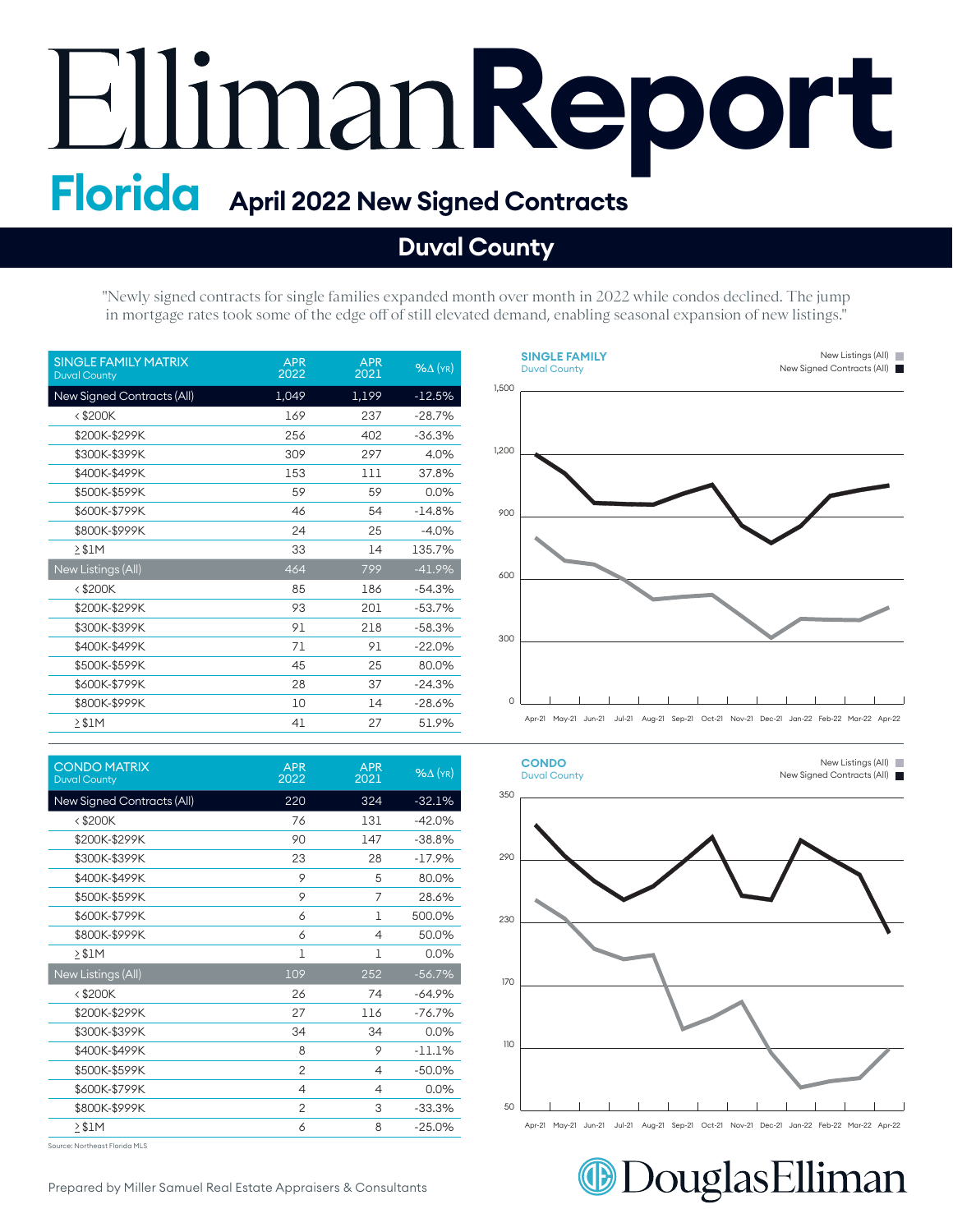#### St. Johns County

"Newly signed contracts for single families declined month over month for the first time in 2022, while condos rose in three of the past four months. However, the jump in mortgage rates took some of the edge off of still elevated demand, enabling seasonal expansion of new listings."

| <b>SINGLE FAMILY MATRIX</b><br>St. Johns County | <b>APR</b><br>2022 | <b>APR</b><br>2021 | $%$ $\Delta$ (YR) |
|-------------------------------------------------|--------------------|--------------------|-------------------|
| <b>New Signed Contracts (All)</b>               | 388                | 525                | $-26.1%$          |
| $<$ \$200 $K$                                   | 4                  | 5                  | $-20.0%$          |
| \$200K-\$299K                                   | 11                 | 32                 | $-65.6%$          |
| \$300K-\$399K                                   | 34                 | 107                | $-68.2%$          |
| \$400K-\$499K                                   | 78                 | 151                | $-48.3%$          |
| \$500K-\$599K                                   | 94                 | 76                 | 23.7%             |
| \$600K-\$799K                                   | 76                 | 90                 | $-15.6%$          |
| \$800K-\$999K                                   | 36                 | 27                 | 33.3%             |
| $2$ \$1M                                        | 55                 | 37                 | 48.6%             |
| New Listings (All)                              | 226                | 247                | $-8.5\%$          |
| $<$ \$200 $K$                                   | 0                  | 1                  | $-100.0\%$        |
| \$200K-\$299K                                   | 3                  | 7                  | $-57.1%$          |
| \$300K-\$399K                                   | 15                 | 54                 | $-72.2%$          |
| \$400K-\$499K                                   | 40                 | 77                 | $-48.1%$          |
| \$500K-\$599K                                   | 45                 | 33                 | 36.4%             |
| \$600K-\$799K                                   | 57                 | 40                 | 42.5%             |
| \$800K-\$999K                                   | 29                 | 20                 | 45.0%             |
| $\geq$ \$1M                                     | 37                 | 15                 | 146.7%            |



| <b>CONDO MATRIX</b><br>St. Johns County | <b>APR</b><br>2022 | <b>APR</b><br>2021 | $%$ $\Delta$ (YR) |
|-----------------------------------------|--------------------|--------------------|-------------------|
| <b>New Signed Contracts (All)</b>       | 106                | 112                | $-5.4%$           |
| $<$ \$200 $K$                           | 3                  | 19                 | $-84.2%$          |
| \$200K-\$299K                           | 26                 | 49                 | $-46.9%$          |
| \$300K-\$399K                           | 42                 | 19                 | 121.1%            |
| \$400K-\$499K                           | 24                 | 10                 | 140.0%            |
| \$500K-\$599K                           | 3                  | 5                  | $-40.0%$          |
| \$600K-\$799K                           | 6                  | 3                  | 100.0%            |
| \$800K-\$999K                           | 1                  | 5                  | $-80.0%$          |
| $\geq$ \$1M                             | $\mathbf{1}$       | $\mathfrak{D}$     | $-50.0%$          |
| New Listings (All)                      | 52                 | 99                 | $-47.5%$          |
| $<$ \$200 $K$                           | 1                  | 10                 | $-90.0%$          |
| \$200K-\$299K                           | 11                 | 27                 | $-59.3%$          |
| \$300K-\$399K                           | 16                 | 29                 | $-44.8%$          |
| \$400K-\$499K                           | 12                 | 12                 | 0.0%              |
| \$500K-\$599K                           | 7                  | 13                 | $-46.2%$          |
| \$600K-\$799K                           | $\overline{4}$     | 4                  | 0.0%              |
| \$800K-\$999K                           | 0                  | 0                  |                   |
| $\geq$ \$1M                             | 1                  | 4                  | $-75.0%$          |

Northeast Florida MLS



## **DouglasElliman**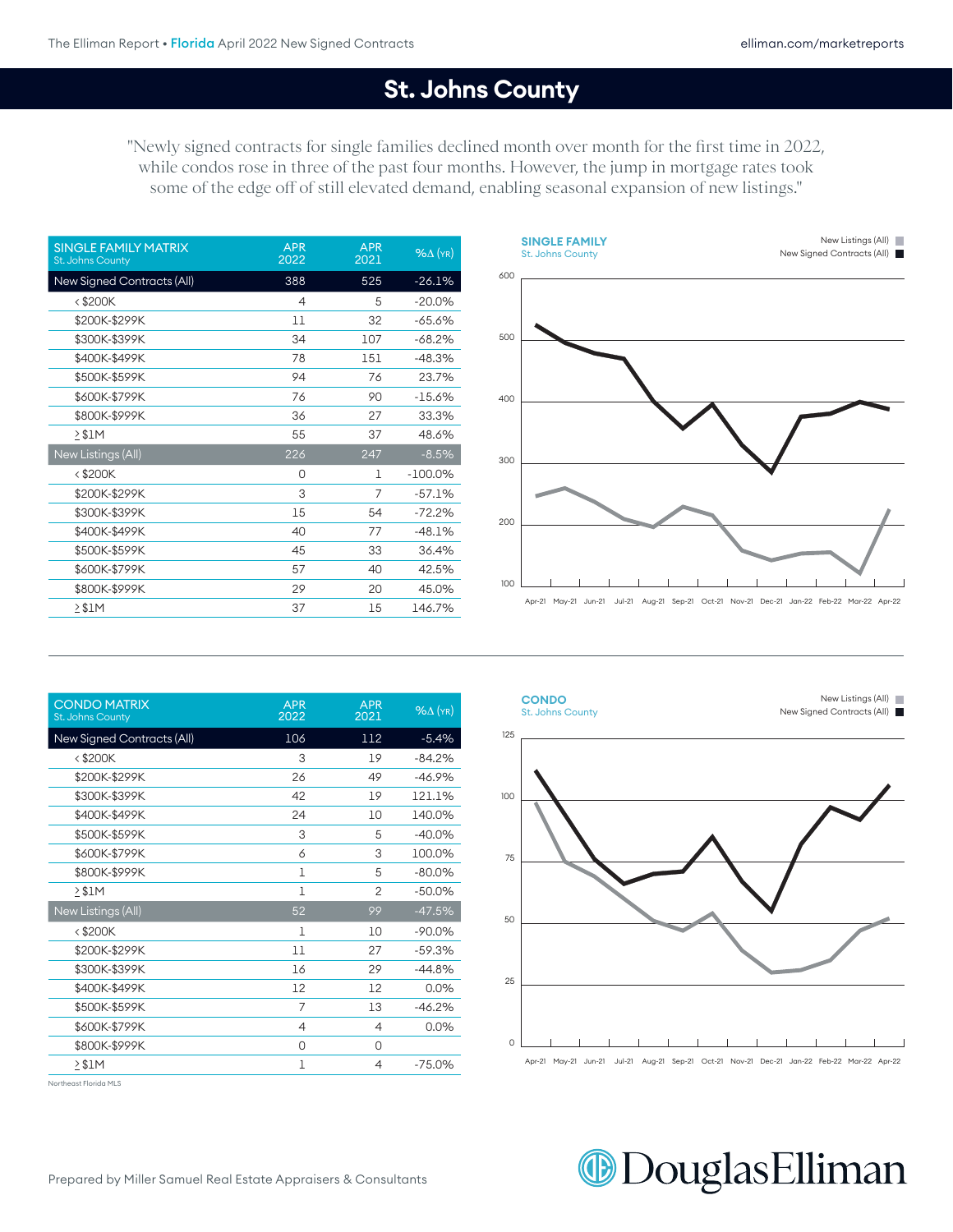#### **Palm Beach County Aug-21 Aug-21 Aug-21 Aug-21 Aug-21 Aug-21 Aug-21 Aug-21 Aug-21 Apr**

"Newly signed contracts for single families and condos declined month over month for the first time in 2022. However, the jump in mortgage rates took some of the edge off of still elevated demand, enabling seasonal expansion of new listings."

| <b>SINGLE FAMILY MATRIX</b><br><b>Palm Beach County</b> | <b>APR</b><br>2022 | <b>APR</b><br>2021 | $%$ $\Delta$ (YR) |
|---------------------------------------------------------|--------------------|--------------------|-------------------|
| New Signed Contracts (All)                              | 540                | 873                | $-38.1%$          |
| $<$ \$300 $K$                                           | 33                 | 115                | $-71.3%$          |
| \$300K-\$399K                                           | 48                 | 162                | $-70.4%$          |
| \$400K - \$499K                                         | 83                 | 188                | $-55.9%$          |
| \$500K-\$999K                                           | 231                | 270                | $-14.4%$          |
| \$1M – \$2.99M                                          | 100                | 96                 | 4.2%              |
| \$3M – \$4.99M                                          | 27                 | 22                 | 22.7%             |
| \$5M – \$9.99M                                          | 10                 | 12                 | $-16.7%$          |
| $>$ \$10M                                               | 8                  | 8                  | 0.0%              |
| New Listings (All)                                      | 818                | 803                | 1.9%              |
| <\$300K                                                 | 26                 | 53                 | $-50.9%$          |
| \$300K-\$399K                                           | 50                 | 129                | $-61.2%$          |
| \$400K - \$499K                                         | 87                 | 164                | $-47.0%$          |
| \$500K-\$999K                                           | 360                | 282                | 27.7%             |
| $$1M - $2.99M$                                          | 209                | 117                | 78.6%             |
| $$3M - $4.99M$                                          | 37                 | 27                 | 37.0%             |
| $$5M - $9.99M$                                          | 30                 | 18                 | 66.7%             |
| $\geq$ \$10M                                            | 19                 | 13                 | 46.2%             |



 $A$  and  $\overline{2}$  are 21 May-21 decom21  $\overline{2}$  and  $\overline{2}$  and  $\overline{2}$  are 21  $\overline{2}$  and 22  $\overline{2}$  and 22  $\overline{2}$ 

| <b>CONDO MATRIX</b><br><b>Palm Beach County</b> | <b>APR</b><br>2022 | <b>APR</b><br>2021 | $%$ $\Delta$ (YR) |
|-------------------------------------------------|--------------------|--------------------|-------------------|
| <b>New Signed Contracts (All)</b>               | 737                | 1,045              | $-29.5%$          |
| <\$200K                                         | 209                | 438                | $-52.3%$          |
| \$200K - \$299K                                 | 179                | 236                | $-24.2%$          |
| \$300K - \$399K                                 | 124                | 166                | $-25.3%$          |
| \$400K - \$599K                                 | 109                | 91                 | 19.8%             |
| \$600K-\$999K                                   | 53                 | 49                 | 8.2%              |
| \$1M – \$2.99M                                  | 51                 | 60                 | $-15.0%$          |
| $$3M - $4.99M$                                  | 7                  | 5                  | 40.0%             |
| $\geq$ \$5M                                     | 5                  | O                  |                   |
| New Listings (All)                              | 860                | 957                | $-10.1%$          |
| $<$ \$200 $K$                                   | 192                | 345                | $-44.3%$          |
| \$200K-\$299K                                   | 166                | 241                | $-31.1%$          |
| \$300K - \$399K                                 | 161                | 145                | 11.0%             |
| \$400K - \$599K                                 | 119                | 99                 | 20.2%             |
| \$600K-\$999K                                   | 100                | 64                 | 56.3%             |
| \$1M – \$2.99M                                  | 69                 | 46                 | 50.0%             |
| $$3M - $4.99M$                                  | 43                 | 7                  | 514.3%            |
| > \$5M                                          | 10                 | 10                 | 0.0%              |



Source: BeachesMLS

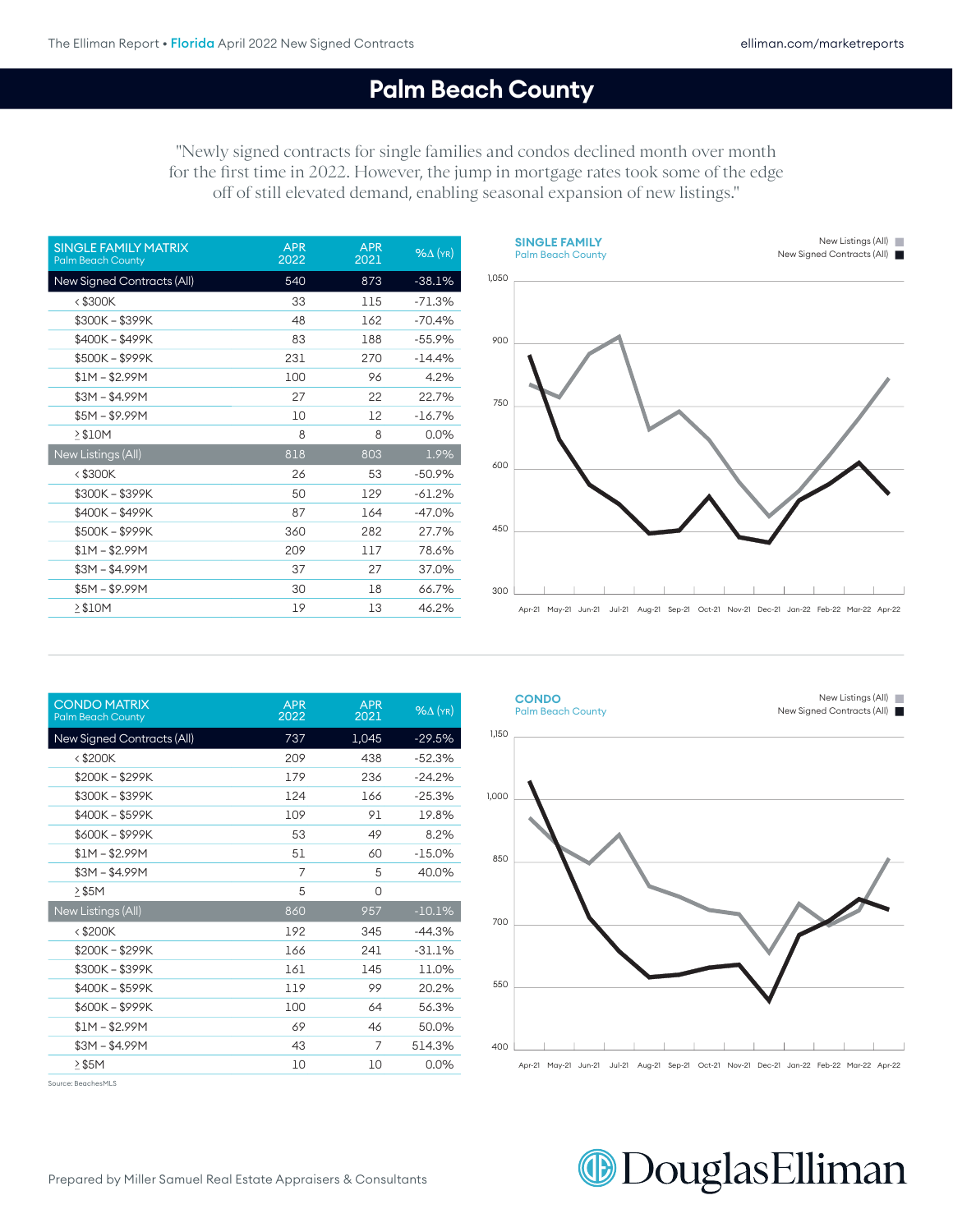#### **Broward County August 2002 August 2003** Apr-21 May-21 Jun-21 Jul-21 Aug-21 Sep-21 Oct-21 Nov-21 Dec-21 Jan-22 Feb-22 Mar-22 Apr-22

"Newly signed contracts for single families declined month over month for the second time in 2022. However, the jump in mortgage rates took some of the edge off of still elevated demand, enabling seasonal expansion of new listings."

| <b>SINGLE FAMILY MATRIX</b><br><b>Broward County</b> | <b>APR</b><br>2022 | <b>APR</b><br>2021 | $%$ $\Delta$ (YR) |
|------------------------------------------------------|--------------------|--------------------|-------------------|
| New Signed Contracts (All)                           | 683                | 915                | $-25.4%$          |
| $<$ \$300 $K$                                        | 44                 | 118                | $-62.7%$          |
| \$300K - \$399K                                      | 135                | 224                | $-39.7%$          |
| \$400K - \$499K                                      | 140                | 199                | $-29.6%$          |
| \$500K - \$999K                                      | 281                | 280                | 0.4%              |
| $$1M - $2.99M$                                       | 66                 | 83                 | $-20.5%$          |
| $$3M - $4.99M$                                       | 9                  | 6                  | 50.0%             |
| $$5M - $9.99M$                                       | 4                  | $\overline{4}$     | 0.0%              |
| $\geq$ \$10M                                         | 4                  | 1                  | 300.0%            |
| New Listings (All)                                   | 809                | 764                | 5.9%              |
| $<$ \$300K                                           | 30                 | 53                 | $-43.4%$          |
| \$300K-\$399K                                        | 106                | 168                | $-36.9%$          |
| \$400K - \$499K                                      | 130                | 132                | $-1.5%$           |
| \$500K - \$999K                                      | 329                | 289                | 13.8%             |
| $$1M - $2.99M$                                       | 173                | 90                 | 92.2%             |
| $$3M - $4.99M$                                       | 20                 | 16                 | 25.0%             |
| $$5M - $9.99M$                                       | 15                 | 11                 | 36.4%             |
| $\geq$ \$10M                                         | 6                  | 5                  | 20.0%             |

|       | <b>SINGLE FAMILY</b><br><b>Broward County</b> |                                                                                            |  |  |  |  | New Listings (All)<br>New Signed Contracts (All) | П<br><b>Service Service</b> |
|-------|-----------------------------------------------|--------------------------------------------------------------------------------------------|--|--|--|--|--------------------------------------------------|-----------------------------|
| 1,225 |                                               |                                                                                            |  |  |  |  |                                                  |                             |
|       |                                               |                                                                                            |  |  |  |  |                                                  |                             |
| 1,060 |                                               |                                                                                            |  |  |  |  |                                                  |                             |
|       |                                               |                                                                                            |  |  |  |  |                                                  |                             |
| 895   |                                               |                                                                                            |  |  |  |  |                                                  |                             |
|       |                                               |                                                                                            |  |  |  |  |                                                  |                             |
| 730   |                                               |                                                                                            |  |  |  |  |                                                  |                             |
|       |                                               |                                                                                            |  |  |  |  |                                                  |                             |
| 565   |                                               |                                                                                            |  |  |  |  |                                                  |                             |
|       |                                               |                                                                                            |  |  |  |  |                                                  |                             |
| 400   |                                               |                                                                                            |  |  |  |  |                                                  |                             |
|       |                                               | Apr-21 May-21 Jun-21 Jul-21 Aug-21 Sep-21 Oct-21 Nov-21 Dec-21 Jan-22 Feb-22 Mar-22 Apr-22 |  |  |  |  |                                                  |                             |

| <b>CONDO MATRIX</b><br><b>Broward County</b> | <b>APR</b><br>2022 | <b>APR</b><br>2021 | $%$ $\Delta$ (YR) |
|----------------------------------------------|--------------------|--------------------|-------------------|
| New Signed Contracts (All)                   | 972                | 1,272              | $-23.6%$          |
| $<$ \$200 $K$                                | 377                | 612                | $-38.4%$          |
| \$200K-\$299K                                | 224                | 300                | $-25.3%$          |
| \$300K - \$399K                              | 144                | 187                | $-23.0%$          |
| \$400K-\$599K                                | 136                | 88                 | 54.5%             |
| \$600K-\$999K                                | 56                 | 49                 | 14.3%             |
| $$1M - $2.99M$                               | 27                 | 28                 | $-3.6%$           |
| $$3M - $4.99M$                               | 6                  | 8                  | $-25.0%$          |
| $\geq$ \$5M                                  | $\overline{c}$     | 0                  |                   |
| New Listings (All)                           | 862                | 1,339              | $-35.6%$          |
| $<$ \$200 $K$                                | 249                | 509                | $-51.1%$          |
| $$200K - $299K$                              | 193                | 350                | $-44.9%$          |
| \$300K-\$399K                                | 119                | 181                | $-34.3%$          |
| \$400K-\$599K                                | 140                | 161                | $-13.0\%$         |
| \$600K-\$999K                                | 90                 | 73                 | 23.3%             |
| $$1M - $2.99M$                               | 59                 | 60                 | $-1.7%$           |
| $$3M - $4.99M$                               | 9                  | 4                  | 125.0%            |
| $\geq$ \$5M                                  | 3                  | 1                  | 200.0%            |

Source: BeachesMLS



**@DouglasElliman**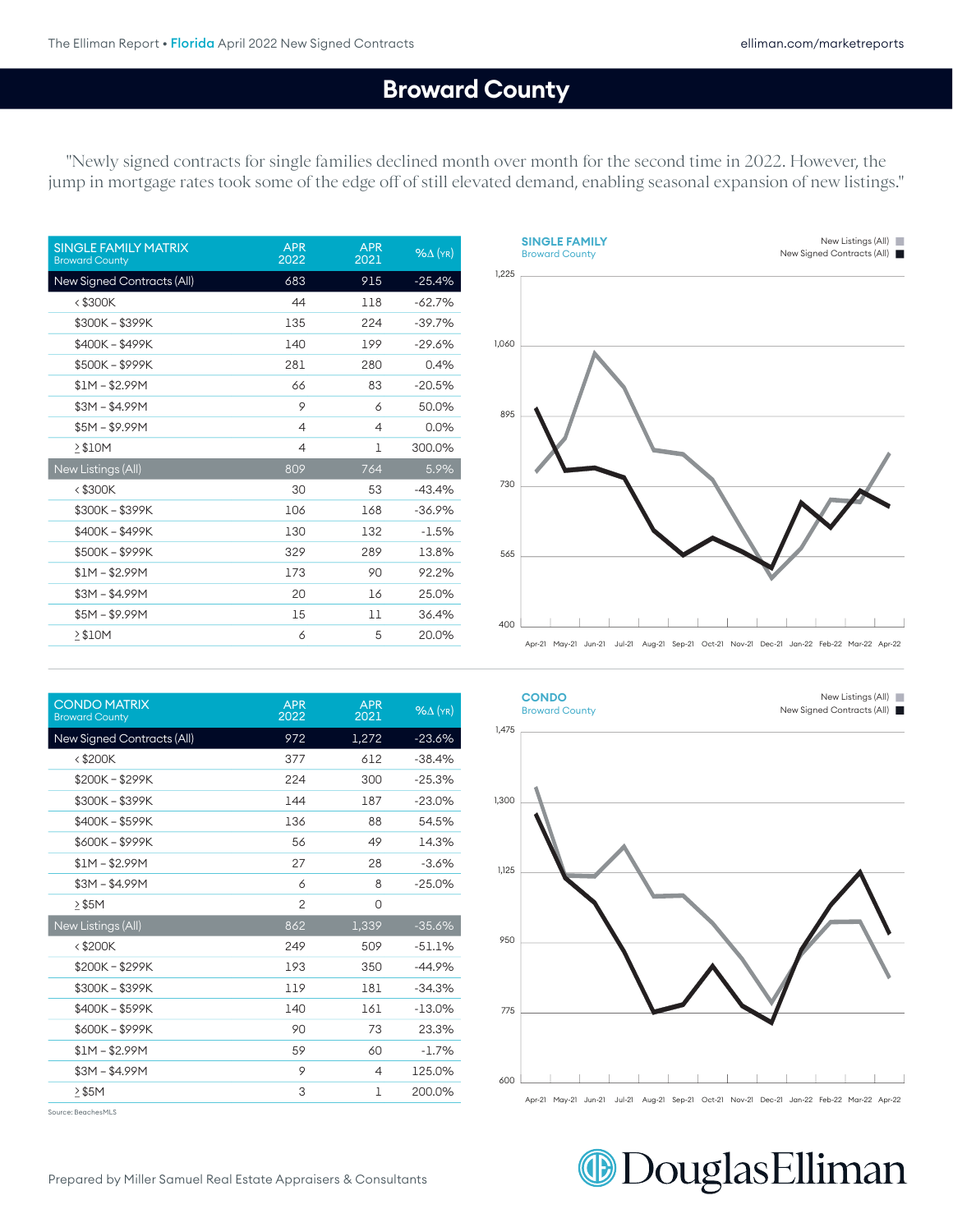New Listings (All)

#### **Miami-Dade County**

600

**SINGLE FAMILY**

"Newly signed contracts for single families declined month over month for the first time in 2022. In addition, condo new signed contracts fell for the second time. However, the jump in mortgage rates took some of the edge off of still elevated demand, enabling seasonal expansion of new single family listings."

| <b>SINGLE FAMILY MATRIX</b><br><b>Miami-Dade County</b> | <b>APR</b><br>2022 | <b>APR</b><br>2021 | $%$ $\Delta$ (YR) |
|---------------------------------------------------------|--------------------|--------------------|-------------------|
| New Signed Contracts (All)                              | 1,210              | 1,573              | $-23.1%$          |
| $<$ \$300K                                              | 61                 | 95                 | $-35.8%$          |
| \$300K - \$399K                                         | 156                | 357                | $-56.3%$          |
| \$400K - \$499K                                         | 254                | 409                | $-37.9%$          |
| \$500K-\$999K                                           | 505                | 472                | 7.0%              |
| $$1M - $2.99M$                                          | 169                | 182                | $-7.1%$           |
| $$3M - $4.99M$                                          | 33                 | 33                 | 0.0%              |
| $$5M - $9.99M$                                          | 29                 | 16                 | 81.3%             |
| $\geq$ \$10M                                            | 3                  | 9                  | $-66.7%$          |
| <b>New Listings (All)</b>                               | 907                | 909                | $-0.2%$           |
| $<$ \$300K                                              | 23                 | 54                 | $-57.4%$          |
| \$300K - \$399K                                         | 65                 | 125                | $-48.0%$          |
| \$400K - \$499K                                         | 108                | 218                | $-50.5%$          |
| \$500K - \$999K                                         | 399                | 329                | 21.3%             |
| $$1M - $2.99M$                                          | 209                | 115                | 81.7%             |
| $$3M - $4.99M$                                          | 59                 | 30                 | 96.7%             |
| $$5M - $9.99M$                                          | 26                 | 19                 | 36.8%             |
| $\geq$ \$10M                                            | 18                 | 19                 | $-5.3%$           |

|       | <b>SINGLE FAMILI</b><br>Miami-Dade County | $11011$ clothigo $V(0)$<br>New Signed Contracts (All)                                      |
|-------|-------------------------------------------|--------------------------------------------------------------------------------------------|
| 1,900 |                                           |                                                                                            |
| 1,600 |                                           |                                                                                            |
| 1,300 |                                           |                                                                                            |
| 1,000 |                                           |                                                                                            |
| 700   |                                           |                                                                                            |
| 400   |                                           | Apr-21 May-21 Jun-21 Jul-21 Aug-21 Sep-21 Oct-21 Nov-21 Dec-21 Jan-22 Feb-22 Mar-22 Apr-22 |

| <b>CONDO MATRIX</b><br><b>Miami-Dade County</b> | <b>APR</b><br>2022 | <b>APR</b><br>2021 | $%$ $\Delta$ (YR) |
|-------------------------------------------------|--------------------|--------------------|-------------------|
| New Signed Contracts (All)                      | 1,952              | 2,477              | $-21.2%$          |
| $<$ \$200K                                      | 202                | 433                | $-53.3%$          |
| \$200K - \$299K                                 | 402                | 637                | $-36.9%$          |
| \$300K - \$399K                                 | 407                | 530                | $-23.2%$          |
| \$400K - \$599K                                 | 405                | 427                | $-5.2%$           |
| \$600K-\$999K                                   | 280                | 249                | 12.4%             |
| $$1M - $2.99M$                                  | 207                | 162                | 27.8%             |
| $$3M - $4.99M$                                  | 32                 | 22                 | 45.5%             |
| $\geq$ \$5M                                     | 17                 | 17                 | 0.0%              |
| New Listings (All)                              | 1,383              | 1,870              | $-26.0\%$         |
| $<$ \$200 $K$                                   | 96                 | 228                | $-57.9%$          |
| \$200K-\$299K                                   | 201                | 403                | $-50.1%$          |
| \$300K - \$399K                                 | 197                | 352                | $-44.0%$          |
| \$400K - \$599K                                 | 311                | 327                | $-4.9%$           |
| \$600K - \$999K                                 | 269                | 262                | 2.7%              |
| $$1M - $2.99M$                                  | 232                | 232                | 0.0%              |
|                                                 |                    |                    |                   |
| $$3M - $4.99M$                                  | 39                 | 39                 | 0.0%              |



Source: Miami Association of REALTORS, INC. MLS

# **DouglasElliman**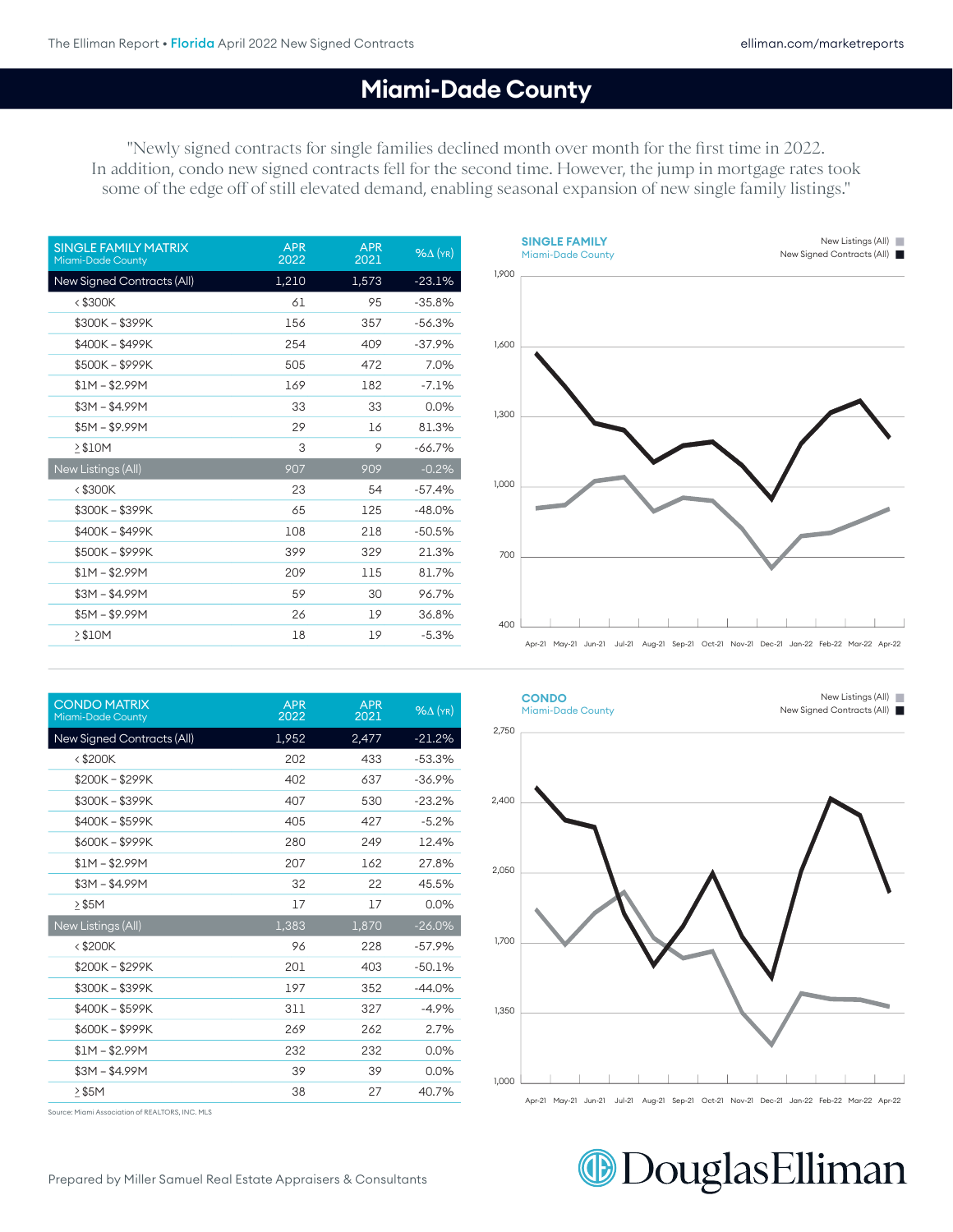New Listings (All)

#### **Pinellas County**

"Newly signed contracts for single families rose month over month for the third time in 2022. Conversely, condo newly signed contracts declined for the second time this year. The jump in mortgage rates took some of the edge off of still elevated demand, enabling seasonal expansion of new listings for both property types."

**SINGLE FAMILY**

| <b>APR</b><br>2022 | <b>APR</b><br>2021 | $%$ $\Delta$ (YR) |
|--------------------|--------------------|-------------------|
| 1,029              | 1,184              | $-13.1%$          |
| 16                 | 82                 | $-80.5%$          |
| 120                | 328                | $-63.4%$          |
| 260                | 323                | $-19.5%$          |
| 240                | 177                | 35.6%             |
| 122                | 72                 | 69.4%             |
| 115                | 91                 | 26.4%             |
| 59                 | 47                 | 25.5%             |
| 97                 | 64                 | 51.6%             |
| 424                | 380                | 11.6%             |
| $\overline{c}$     | 26                 | $-92.3%$          |
| 35                 | 73                 | $-52.1%$          |
| 91                 | 103                | $-11.7%$          |
| 82                 | 67                 | 22.4%             |
| 55                 | 26                 | 111.5%            |
| 52                 | 35                 | 48.6%             |
| 29                 | 12                 | 141.7%            |
| 78                 | 38                 | 105.3%            |
|                    |                    |                   |

|       | <b>VIRVEL LAPILE</b><br><b>Pinellas County</b> | New Signed Contracts (All)                                                                 |
|-------|------------------------------------------------|--------------------------------------------------------------------------------------------|
| 1,450 |                                                |                                                                                            |
| 1,200 |                                                |                                                                                            |
| 950   |                                                |                                                                                            |
| 700   |                                                |                                                                                            |
| 450   |                                                |                                                                                            |
| 200   |                                                | Apr-21 May-21 Jun-21 Jul-21 Aug-21 Sep-21 Oct-21 Nov-21 Dec-21 Jan-22 Feb-22 Mar-22 Apr-22 |

 $A$  and  $21$  aug-21  $\mu$  and  $21$   $\mu$  -21  $\mu$  and 21  $\mu$  and 21  $\mu$  and 22  $\mu$  and 22  $\mu$ 

| <b>CONDO MATRIX</b><br><b>Pinellas County</b> | <b>APR</b><br>2022 | <b>APR</b><br>2021 | $%$ $\Delta$ (YR) |
|-----------------------------------------------|--------------------|--------------------|-------------------|
| New Signed Contracts (All)                    | 719                | 937                | $-23.3%$          |
| $<$ \$200 $K$                                 | 193                | 396                | $-51.3%$          |
| \$200K-\$299K                                 | 206                | 194                | 6.2%              |
| \$300K - \$399K                               | 111                | 127                | $-12.6%$          |
| \$400K - \$499K                               | 68                 | 60                 | 13.3%             |
| \$500K - \$599K                               | 29                 | 48                 | $-39.6%$          |
| \$600K-\$799K                                 | 64                 | 52                 | 23.1%             |
| \$800K-\$999K                                 | 15                 | 33                 | $-54.5%$          |
| $\geq$ \$1M                                   | 33                 | 27                 | 22.2%             |
| <b>New Listings (All)</b>                     | 345                | 273                | 26.4%             |
| < \$200K                                      | 73                 | 112                | $-34.8%$          |
| \$200K-\$299K                                 | 83                 | 51                 | 62.7%             |
| \$300K - \$399K                               | 41                 | 25                 | 64.0%             |
| \$400K - \$499K                               | 25                 | 25                 | 0.0%              |
| \$500K - \$599K                               | 23                 | 10                 | 130.0%            |
| \$600K-\$799K                                 | 40                 | 14                 | 185.7%            |
| \$800K-\$999K                                 | 14                 | 12                 | 16.7%             |
| $\geq$ \$1M                                   | 46                 | 24                 | 91.7%             |

Source: Stellar MLS



Apr-21 May-21 Jun-21 Jul-21 Aug-21 Sep-21 Oct-21 Nov-21 Dec-21 Jan-22 Feb-22 Mar-22 Apr-22 Apr-21 May-21 Jun-21 Jul-21 Aug-21 Sep-21 Oct-21 Nov-21 Dec-21 Jan-22 Feb-22 Mar-22 Apr-22

0 0

**DouglasElliman** 

 $\blacksquare$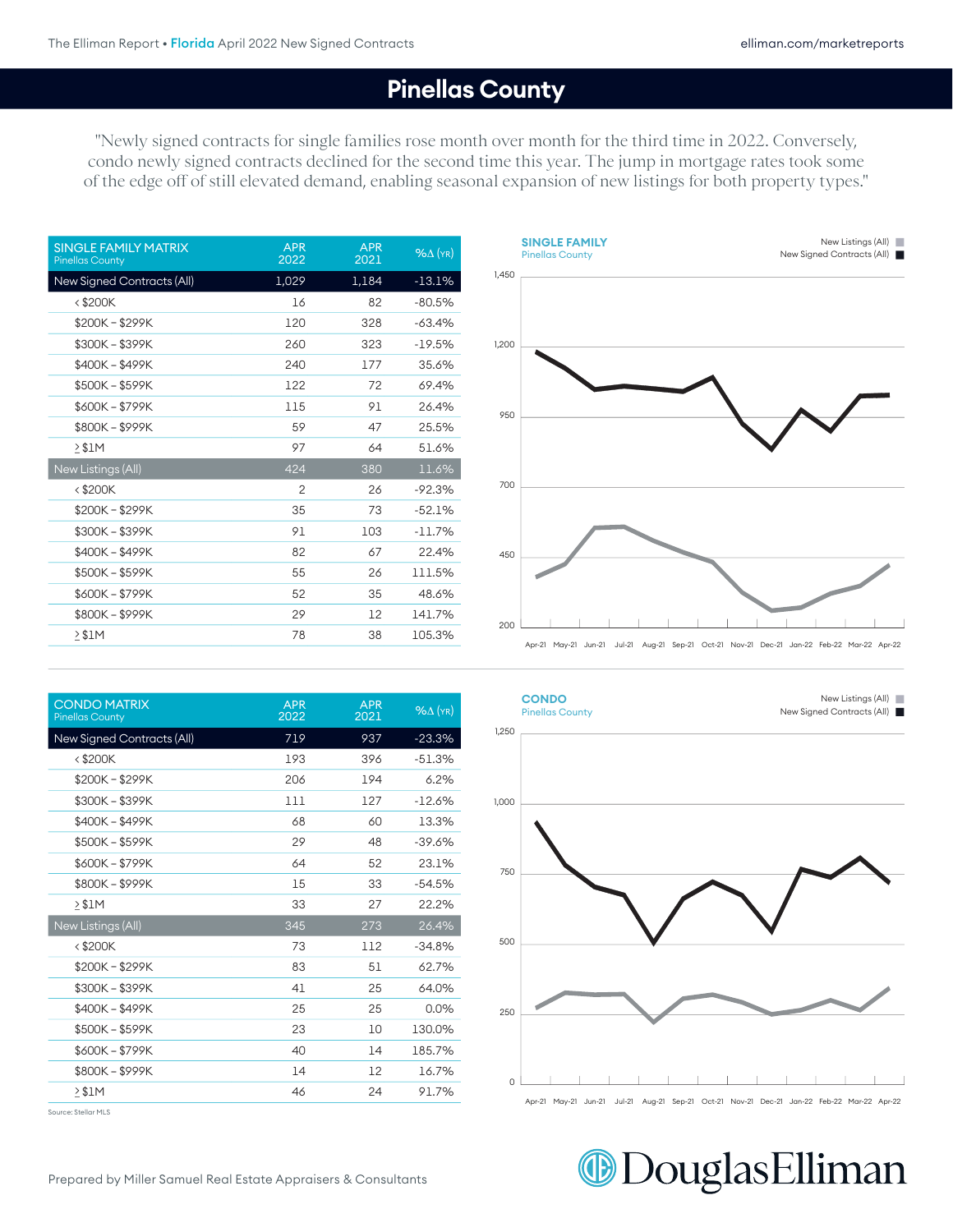## **Hillsborough County** 0

"Newly signed contracts for single families and condos declined month over month for the second time in 2022. However, the jump in mortgage rates took some of the edge off of still elevated demand, enabling seasonal expansion of new listings for both property types."

| <b>SINGLE FAMILY MATRIX</b><br><b>Hillsborough County</b> | <b>APR</b><br>2022 | <b>APR</b><br>2021 | $%$ $\Delta$ (YR) |
|-----------------------------------------------------------|--------------------|--------------------|-------------------|
| New Signed Contracts (All)                                | 1,558              | 1,960              | $-20.5%$          |
| <\$200K                                                   | 21                 | 122                | $-82.8%$          |
| \$200K-\$299K                                             | 187                | 615                | -69.6%            |
| \$300K - \$399K                                           | 440                | 582                | $-24.4%$          |
| \$400K - \$499K                                           | 391                | 249                | 57.0%             |
| \$500K - \$599K                                           | 182                | 138                | 31.9%             |
| \$600K-\$799K                                             | 179                | 122                | 46.7%             |
| \$800K-\$999K                                             | 53                 | 51                 | 3.9%              |
| > \$1M                                                    | 105                | 81                 | 29.6%             |
| New Listings (All)                                        | 682                | 552                | 23.6%             |
| <\$200K                                                   | 19                 | 43                 | $-55.8%$          |
| \$200K-\$299K                                             | 59                 | 135                | $-56.3%$          |
| \$300K - \$399K                                           | 138                | 149                | $-7.4%$           |
| \$400K - \$499K                                           | 153                | 84                 | 82.1%             |
| \$500K - \$599K                                           | 79                 | 37                 | 113.5%            |
| \$600K - \$799K                                           | 94                 | 41                 | 129.3%            |
| \$800K-\$999K                                             | 36                 | 21                 | 71.4%             |
| > \$1M                                                    | 104                | 42                 | 147.6%            |

| <b>CONDO MATRIX</b><br><b>Hillsborough County</b> | <b>APR</b><br>2022 | <b>APR</b><br>2021 | $%$ $\Delta$ (YR) |
|---------------------------------------------------|--------------------|--------------------|-------------------|
| New Signed Contracts (All)                        | 462                | 612                | $-24.5%$          |
| $<$ \$200K                                        | 98                 | 242                | $-59.5%$          |
| \$200K-\$299K                                     | 165                | 210                | $-21.4%$          |
| \$300K - \$399K                                   | 109                | 80                 | 36.3%             |
| \$400K - \$499K                                   | 36                 | 25                 | 44.0%             |
| \$500K - \$599K                                   | 15                 | 15                 | 0.0%              |
| \$600K-\$799K                                     | 25                 | 31                 | $-19.4%$          |
| \$800K-\$999K                                     | 8                  | 1                  | 700.0%            |
| > \$1M                                            | 6                  | 8                  | $-25.0%$          |
| New Listings (All)                                | 169                | 133                | 27.1%             |
| $<$ \$200 $K$                                     | 19                 | 48                 | $-60.4%$          |
| \$200K - \$299K                                   | 47                 | 35                 | 34.3%             |
| \$300K-\$399K                                     | 46                 | 16                 | 187.5%            |
| \$400K - \$499K                                   | 16                 | 12                 | 33.3%             |
| \$500K - \$599K                                   | 8                  | 6                  | 33.3%             |
| \$600K-\$799K                                     | 16                 | 4                  | 300.0%            |
| \$800K-\$999K                                     | 4                  | 3                  | 33.3%             |
| > \$1M                                            | 13                 | 9                  | 44.4%             |







**DouglasElliman**